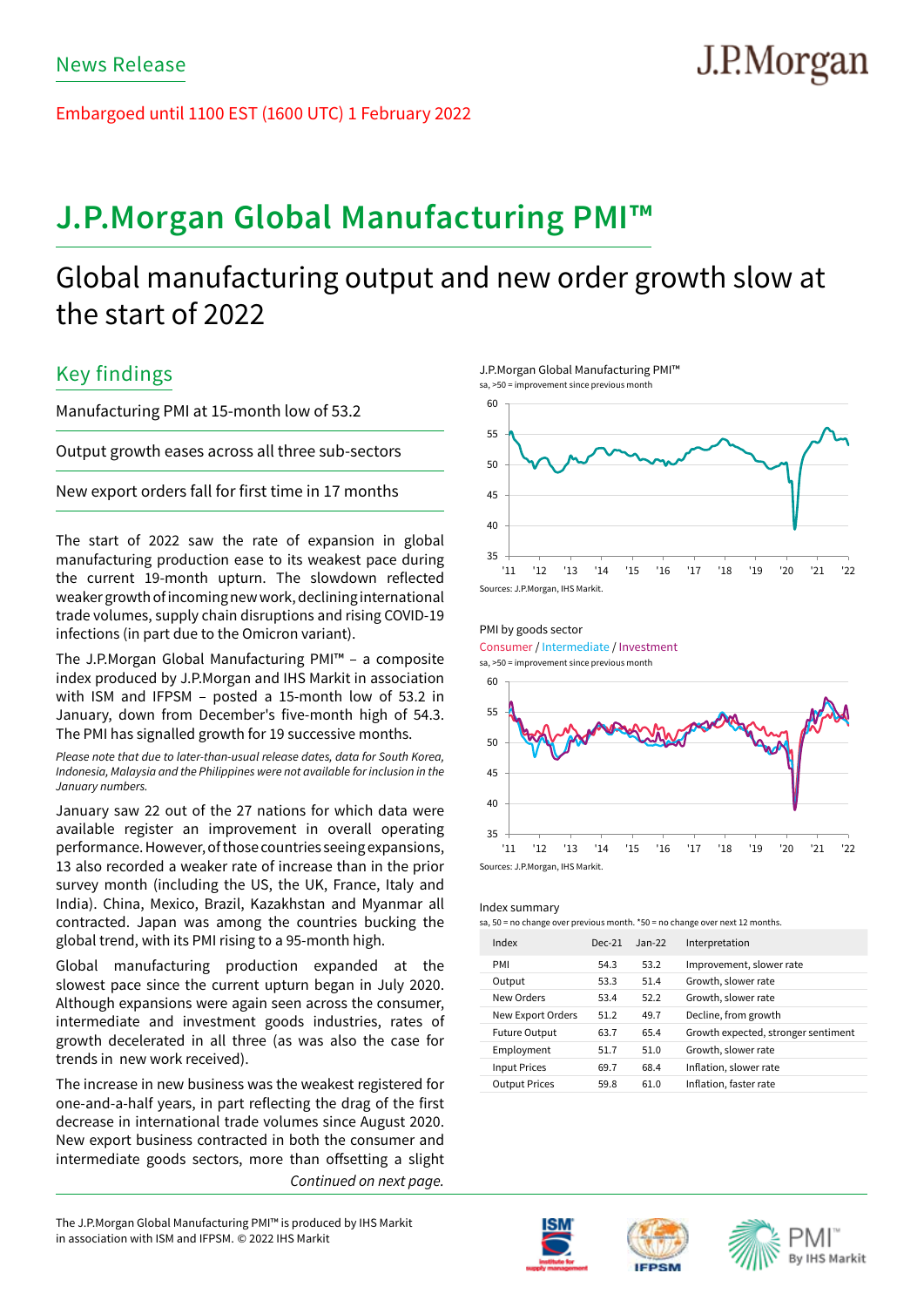## J.P.Morgan

PMI Manufacturing Output Index sa, >50 = growth since previous month

Global manufacturing production



increase at investment goods producers.

The outlook for global manufacturing nonetheless remained positive overall at the start of 2022. Manufacturers reported (on average) that they expect output to be higher one year from now, with the overall degree of optimism hitting a seven-month high. The forward-looking new orders-tofinished goods inventory ratio was also in line with its long-run average.

Expectations of future growth, combined with the ongoing catch-up on backlogs following recent supply chain delays, also encouraged further job creation. Manufacturing employment rose for the fifteenth consecutive month in January, although the rate of growth slipped to an 11-month low. Staffing levels rose in the US, the euro area and Japan, with rates of growth improving in the latter two. China and India were among the nations seeing cuts.

Supply chain delays remained substantial in January, as average vendor lead times lengthened for the thirtieth month running. However, delivery times increased to the least marked extent since last March, suggesting that some of the pressure was starting to lessen. This contributed to a mild deceleration in input cost inflation to a ten-month low. Selling prices continued to rise, with the rate of increase accelerating from December's eight-month low.

## Comment

Olya Borichevska, Global Economist at J.P.Morgan, said:

*"The large drop in the January mfg output PMI to an expansion low of 51.4 is a disappointment and suggests the sector is seeing a drag. It is hard to decipher how much of the January weakness owes to demand vs. supply. One positive from the report is that the future output PMI increased last month suggesting the recent weakness is temporary. Regionally we saw pronounced weakness in the US and China PMI data."* 



Sources: J.P.Morgan, IHS Markit, Unicredit Bank Austria, Caixin, Davivienda, BME, HPI, AIB, Jibun Bank, NEVI, AERCE, Istanbul Chamber of Industry, CIPS.





PMI **By IHS Markit**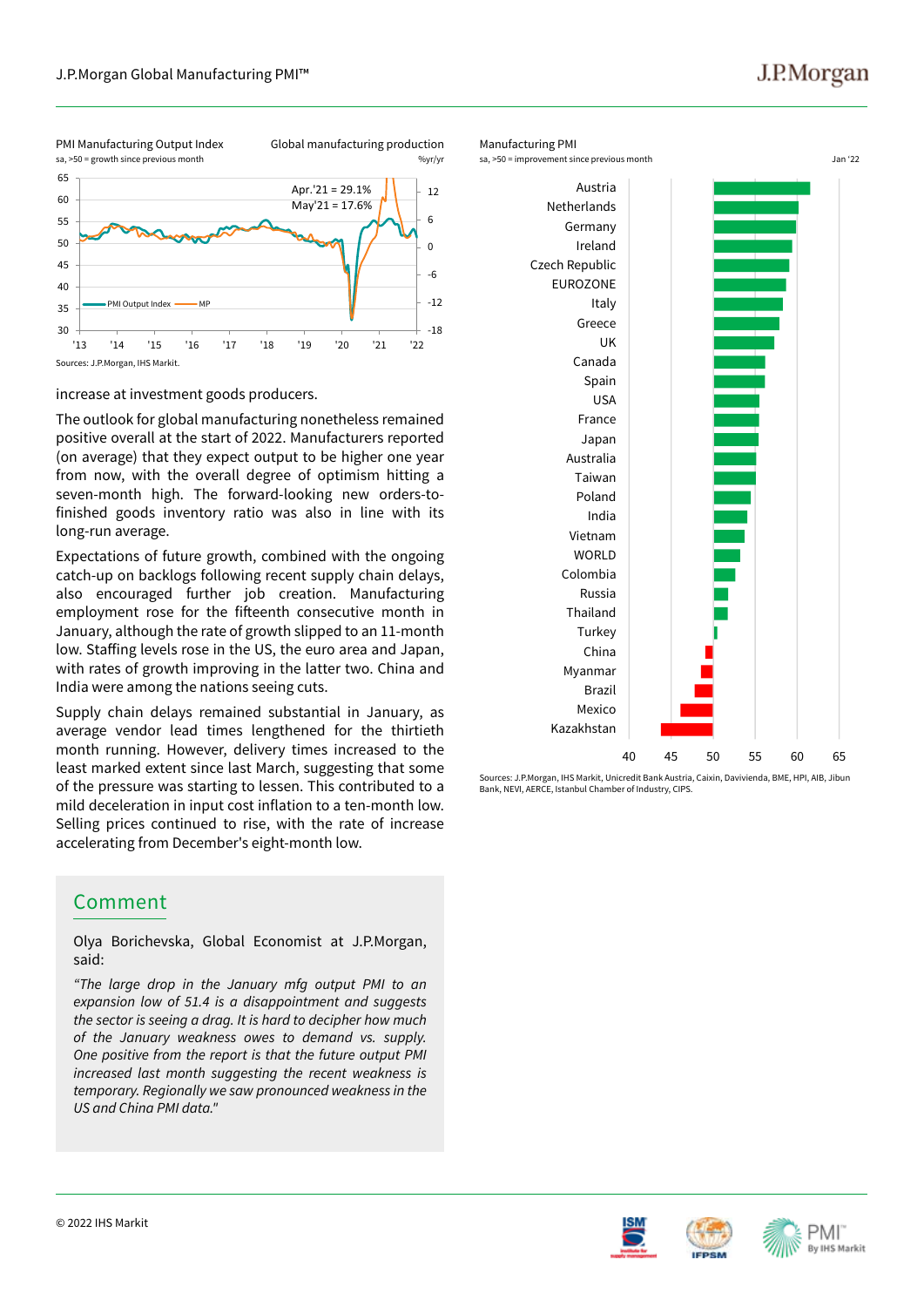## Methodology

The J.P.Morgan Global Manufacturing PMI™ is produced by IHS Markit in association ISM and IFPSM.

Global manufacturing PMI indices are compiled by IHS Markit from responses to monthly questionnaires sent to purchasing managers in survey panels in over 40 countries (see table, right for full coverage), totalling around 13,500 companies. These countries account for 98% of global manufacturing value added\*.

Survey responses are collected in the second half of each month and indicate the direction of change compared to the previous month. A diffusion index is calculated for each survey variable, at the country level. The index is the sum of the percentage of 'higher' responses and half the percentage of 'unchanged' responses. The indices vary between 0 and 100, with a reading above 50 indicating an overall increase compared to the previous month, and below 50 an overall decrease. The indices are then seasonally adjusted.

Indices are calculated for the following variables: output, new orders, new export orders, future output, backlogs of work, employment, quantity of purchases, suppliers' delivery times, stocks of purchases, stocks of finished goods, input prices and output prices.

Global manufacturing indices are calculated by weighting together the country indices. Country weights are calculated from annual manufacturing value added\*.

The headline figure is the Global Manufacturing Purchasing Managers' Index™ (PMI). The PMI is a weighted average of the following five global indices: new orders (30%), output (25%), employment (20%), suppliers' delivery times (15%) and stocks of purchases (10%). For the PMI calculation the Suppliers' Delivery Times Index is inverted so that it moves in a comparable direction to the other indices.

Underlying survey data are not revised after publication, but seasonal adjustment factors may be revised from time to time as appropriate which will affect the seasonally adjusted data series.

For further information on the PMI survey methodology, please contact economics@ihsmarkit.com.

The J.P.Morgan Global Manufacturing PMI provides the first indication each month of world manufacturing business conditions. The data enable decision makers in the financial world and in government to make better judgements much earlier than would otherwise be the case. The wide coverage of the indices, together with their speed of production, accuracy and direct comparability, make them unmatched as economic indicators. They provide truly "must have" information for financial institutions of all kinds and for major corporations world-wide.

\* Source: World Bank World Development Indicators.

#### Data sources

| <b>Region</b>                | <b>Producer</b>    | In association with           |
|------------------------------|--------------------|-------------------------------|
| Australia                    | <b>IHS Markit</b>  |                               |
| Austria                      | <b>IHS Markit</b>  | Unicredit Bank Austria / OPWZ |
| <b>Brazil</b>                | <b>IHS Markit</b>  |                               |
| Canada                       | <b>IHS Markit</b>  |                               |
| China (mainland)             | <b>IHS Markit</b>  | Caixin                        |
| Colombia                     | <b>IHS Markit</b>  | Davivienda                    |
| Czech Republic               | <b>IHS Markit</b>  |                               |
| Denmark                      | <b>DILF</b>        | Kairoscommodities             |
| Egypt*                       | <b>IHS Markit</b>  |                               |
| France                       | <b>IHS Markit</b>  | $\overline{\phantom{0}}$      |
| Germany                      | <b>IHS Markit</b>  | <b>BME</b>                    |
| Greece                       | <b>IHS Markit</b>  | <b>HPI</b>                    |
| Hong Kong SAR <sup>1</sup> * | <b>IHS Markit</b>  |                               |
| Hungary                      | <b>HALPIM</b>      | $\overline{\phantom{0}}$      |
| India                        | <b>IHS Markit</b>  |                               |
| Indonesia                    | <b>IHS Markit</b>  | $\overline{a}$                |
| Ireland                      | <b>IHS Markit</b>  | AIB                           |
| Israel                       | <b>IPLMA</b>       | Bank Hapoalim Ltd             |
| Italy                        | <b>IHS Markit</b>  |                               |
| Japan                        | <b>IHS Markit</b>  | au Jibun Bank                 |
| Kazakhstan                   | <b>IHS Markit</b>  | <b>Tengri Partners</b>        |
| Kenya*                       | <b>IHS Markit</b>  | <b>Stanbic Bank</b>           |
| Lebanon*                     | <b>IHS Markit</b>  | <b>BLOMINVEST Bank</b>        |
| Malaysia                     | <b>IHS Markit</b>  |                               |
| Mexico                       | <b>IHS Markit</b>  |                               |
| Myanmar                      | <b>IHS Markit</b>  |                               |
| Netherlands (The)            | <b>IHS Markit</b>  | Nevi                          |
| New Zealand                  | <b>Business NZ</b> | <b>Bank of New Zealand</b>    |
| Nigeria*                     | <b>IHS Markit</b>  | Stanbic IBTC Bank             |
| Philippines (The)            | <b>IHS Markit</b>  |                               |
| Poland                       | <b>IHS Markit</b>  |                               |
| Russia                       | <b>IHS Markit</b>  |                               |
| Saudi Arabia*                | <b>IHS Markit</b>  | $\overline{\phantom{0}}$      |
| Singapore*                   | <b>IHS Markit</b>  |                               |
| South Africa*                | <b>IHS Markit</b>  |                               |
| South Korea                  | <b>IHS Markit</b>  |                               |
| Spain                        | <b>IHS Markit</b>  | <b>AERCE</b>                  |
| Switzerland                  | procure.ch         | <b>Credit Suisse</b>          |
| Taiwan                       | <b>IHS Markit</b>  |                               |
| Thailand                     | <b>IHS Markit</b>  |                               |
| Turkey                       | <b>IHS Markit</b>  | Istanbul Chamber of Industry  |
| UAE*                         | <b>IHS Markit</b>  |                               |
| United Kingdom               | <b>IHS Markit</b>  | <b>CIPS</b>                   |
| United States <sup>2</sup>   | IHS Markit / ISM   |                               |
| Vietnam                      | <b>IHS Markit</b>  |                               |
|                              |                    |                               |

\*Indices calculated from manufacturing responses extracted from survey panels covering the entire private sector economy.

<sup>1</sup>Hong Kong is a Special Administrative Region of China.

<sup>2</sup>US data compiled by ISM pre-February 2010 and by IHS Markit post-January 2010.